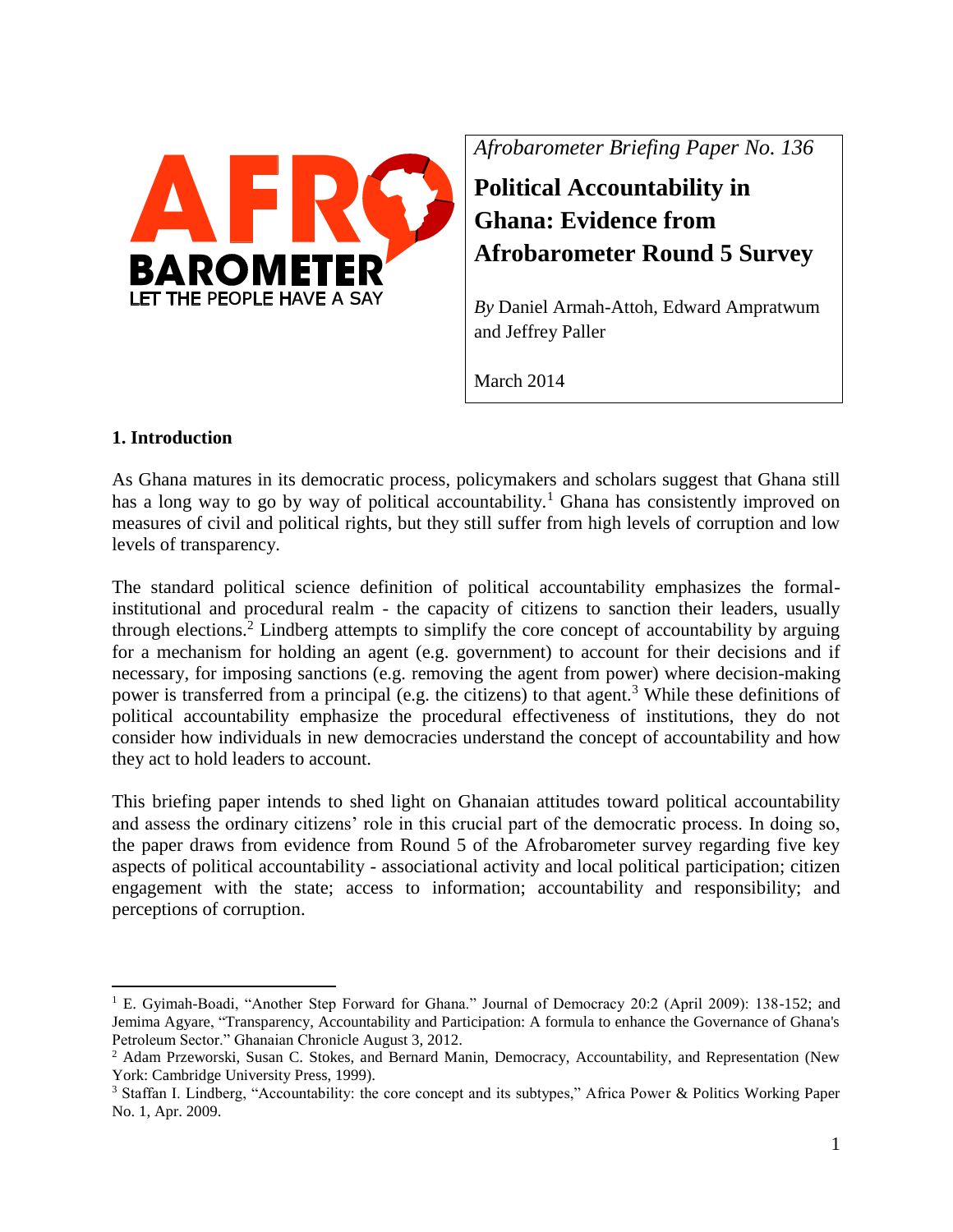### **2. Afrobarometer Survey**

The Afrobarometer is a comparative series of public attitude surveys, covering 35 African countries in Round 5 (2011-2013). It measures public attitudes on democracy and its alternatives, evaluations of the quality of governance and economic performance. In addition, the survey assesses the views of the electorate on critical political issues in the surveyed countries. The Afrobarometer's main goal is to produce scientifically reliable data on public opinion in Africa while strengthening institutional capacities for survey research, and sharing research findings to inform policy and practice. The Afrobarometer also provides comparisons over time, as five rounds of surveys have taken place from 1999 to 2013. Previous Afrobarometer surveys were conducted in Ghana in 1999 (Round 1), 2002 (Round 2), 2005 (Round 3), and 2008 (Round 4).

Afrobarometer surveys use a common survey instrument and methodology. The instrument asks a standard set of questions that permits systematic comparison in public attitudes across countries and over time. The methodology was based on a national probability sample of 2,400 adult Ghanaians selected to represent all adult citizens of voting age, allowing for inferences with a sampling margin of error of  $+/- 2\%$  at a 95% confidence level. The sample was drawn randomly based on Probability Proportionate to Population Size (PPPS), thus taking account of population distributions, gender as well as rural-urban divides. The sampling process ensured that every adult Ghanaian citizen had an equal and known chance of being selected in the sample. Fieldwork in Ghana was conducted by Center for Democratic Development (CDD-Ghana) between 9 May and 1 June 2012.

## **3. Associational Activity and Local Political Participation**

How do ordinary Ghanaians participate in politics? One way that citizens participate and contribute to the democratic process is by holding their leaders accountable. This participation happens at the grassroots, often taking place in the communities where people live. Evidence suggests that Ghanaians are willing to attend community meetings and join others to raise issues, but they do not have the chance to do so. For example, 58 percent of Ghanaians have never attended a community meeting and 63 percent have never joined others to raise issues in the past year. However, 42 percent and 37 percent of those same respondents, respectively, answered that they would do so if they had the opportunity.

While the media often emphasizes and reports protests, demonstrations and violence, contrary to conventional wisdom, most Ghanaians do not engage in aggressive political behavior. An overwhelming majority of Ghanaians (95 percent) have never attended a protest or demonstration in the past year. As a matter of fact, 84 percent of those respondents said that they would never attend protest marches. Very encouraging is the finding that an absolute majority of Ghanaians (98 percent) never used violence while supporting a political cause (Table 1).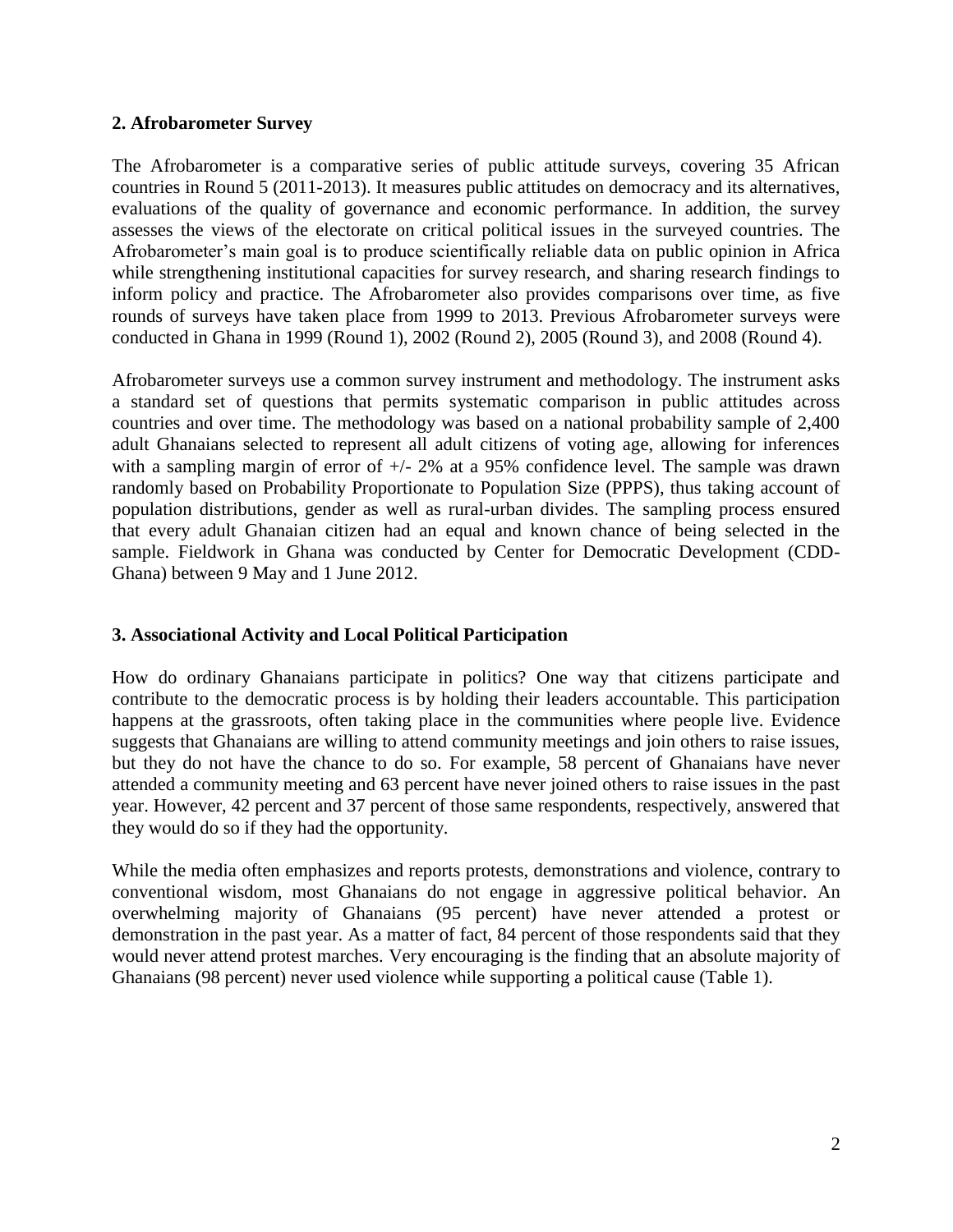| ັັ                                 |                                       | 2002 | 2005 | 2008 | 2012 |
|------------------------------------|---------------------------------------|------|------|------|------|
| Attend community meetings          | No (Would never do this)              |      |      |      | 16   |
|                                    | No (But would do if had the chance)   | 20   | 37   | 33   | 42   |
|                                    | Yes (Once/twice, Several times/Often) | 57   | 56   | 58   | 42   |
| Joining others to raise issue      | No (Would never do this)              |      |      | 13   | 26   |
|                                    | No (But would do if had the chance)   | 22   | 37   | 33   | 37   |
|                                    | Yes (Once/twice, Several times/Often) | 39   |      | 53   | 37   |
| Attend demonstration/protest march | No (Would never do this)              | 83   | 67   | 69   | 84   |
|                                    | No (But would do if had the chance)   |      | 22   | 20   |      |
|                                    | Yes (Once/twice, Several times/Often) |      |      |      |      |

**Table 1: Citizens' Engagement in Community Meetings and Communal Actions (%)** 

*Source: Ghana Afrobarometer survey 2002, 2005, 2008 and 2012.*

As depicted in the above table, from 2002 to 2008, a sizeable minority of Ghanaians (i.e. from 20 percent to 37 percent) have expressed a willingness to engage in community meetings and to join together with others to raise issue if they get the opportunity. Only in 2005 and 2008 did at least a fifth of Ghanaians indicate their readiness to participate in demonstrations if the opportunity arises.

### **4. Citizen Engagement with the State**

An important way that citizens can hold their leaders accountable is through regular contact and engagement with their authorities. Unfortunately, the Afrobarometer evidence suggests that most Ghanaians do not have consistent contact with their authorities. In the past year, the majority of Ghanaians never contacted an official at a government agency (89 percent), their Member of Parliament (86 percent), a political party official (85 percent) and their local government councillor (68 percent) about important problems or to give them their views (Table 2).

Since 2002, the majority of Ghanaians (from 63 percent to 90 percent) never interfaced with their elected national and local representatives, an official at any government ministry/agency or an official of a political party.

| -                                         | - -                    |      |      |      |      |
|-------------------------------------------|------------------------|------|------|------|------|
|                                           |                        | 2002 | 2005 | 2008 | 2012 |
| Contacted Member of Parliament            | <b>Never</b>           |      | 83   | 85   | 86   |
|                                           | Once/A few times/Often | 12   | 16   | 14   |      |
| Contacted Local Councillor                | <b>Never</b>           | 83   | 85   | 63   | 68   |
|                                           | Once/A few times/Often |      | 14   | 36   | 31   |
| <b>Contacted Political Party Official</b> | <b>Never</b>           | 84   | 78   |      | 85   |
|                                           | Once/A few times/Often |      |      |      | 14   |
| Contacted Govt. Official at a Ministry    | <b>Never</b>           | 90   | 86   | 86   | 89   |
|                                           | Once/A few times/Often |      | 13   |      | 10   |

**Table 2: Popular Ratings of Citizens' Engagement with the State (%)** 

*Source: Ghana Afrobarometer survey 2002, 2005, 2008 and 2012.*

The low contact ratings notwithstanding, Ghanaians cannot be said to be consciously avoiding the state or authorities. Rather, there is a strong and positive sense of honoring civic responsibility, such paying their taxes. An overwhelming majority of Ghanaians (91 percent) indicated that they have never refused to pay taxes or fees to government. Included in this number is just 15 percent who said they will evade taxes if they get the chance. One probable hypothesis is that they have not been able to circumvent the system because nearly two-thirds (64 percent) believed it is "very difficult" or "difficult" to avoid paying income or property taxes owed to the state while another 84 percent "strongly agree" or "agree" that citizens must pay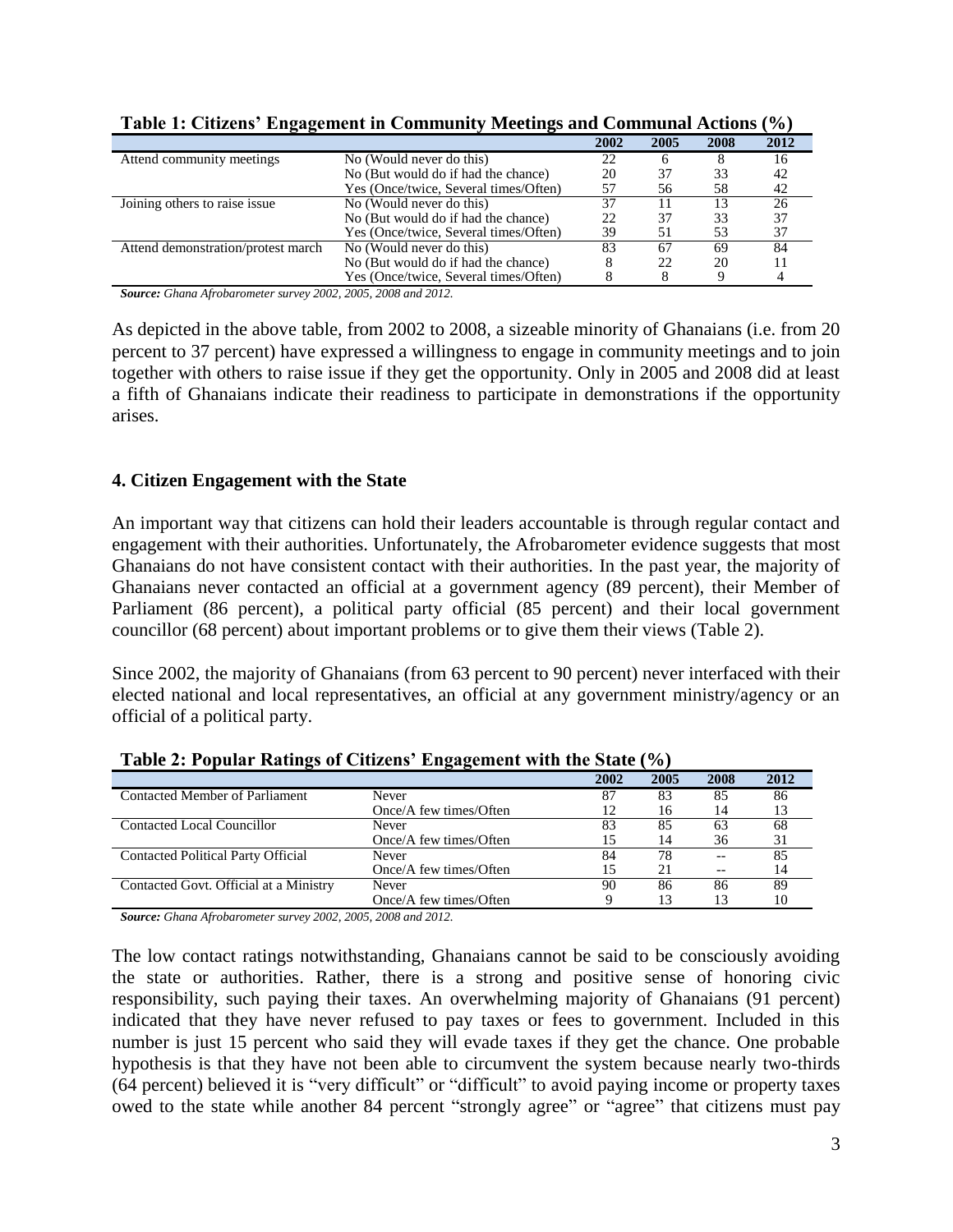their taxes to the government in order for our country to develop. Nine in ten Ghanaians (90 percent) "agree strongly" or "agree" that tax authorities always have the right to make people pay taxes. In fact, 58 percent expressed the willingness to pay higher taxes if it will guarantee more government services (Figure 1).





*Source: Ghana Afrobarometer survey 2012.*

## **5. Access to Information**

A challenge to young democracies is a citizenry that is not educated on the political process. Lack of information on government performance and political procedures is a threat to high quality of democracy because citizens do not know the appropriate means to participate and might not be able to hold leaders to account for their actions.

The Afrobarometer survey results strongly suggest that Ghanaians do not have access to important information that might improve their democracy in the midst of remarkable access to radio and television news. Despite the fact that majority of Ghanaians have access to news from radio (88 percent) and television (68 percent) either "daily", "a few times a week" or "a few times a month", two-thirds (68 percent) find it "very difficult" or "difficult" to find out what taxes or fees to pay to government. Another 74 percent also find it "very difficult" or "difficult" to find out how government uses the revenue that it generates. Less than a fifth of Ghanaians, however, think it is "very easy" or "easy" to find out what taxes or fees to pay to government (19 percent) and how tax revenues are utilized by government (14 percent).

Surprisingly, sizeable percentages of Ghanaians claim it is required of them to pay income tax deducted from the gross income at source (48 percent) and self-employed taxes on their earnings (56 percent).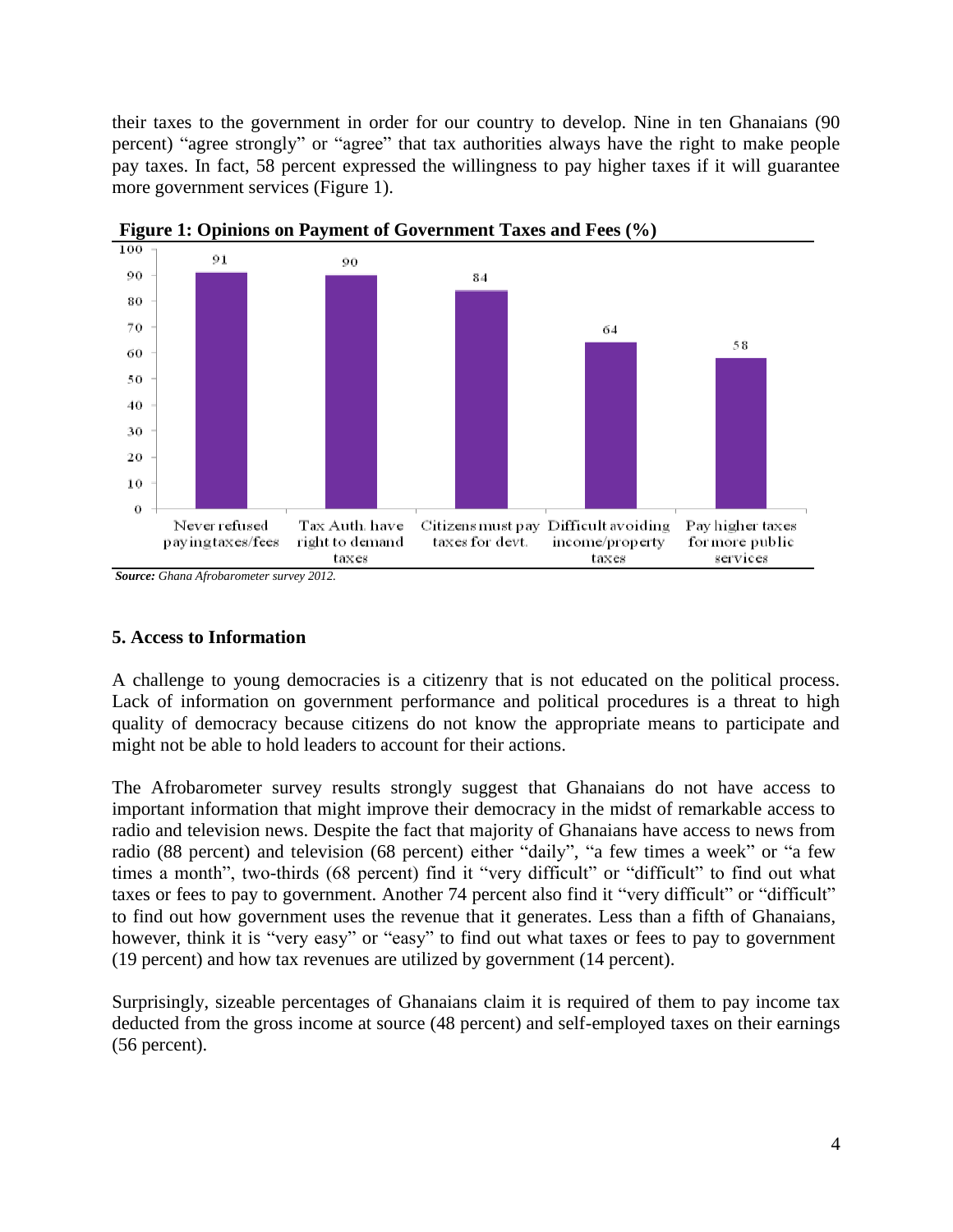### **6. Accountability and Responsibility**

Whose responsibility is it to hold the government accountable? Voters, the media, and political parties all play an important role in holding leaders accountable by examining, questioning, and criticizing government policies.

The evidence from the Afrobarometer survey shows that citizens ascribe some appreciable amount of watchdog responsibility to voters. Sizeable percentages believe that when voted into power, it is the responsibility of voters to ensure that the president (42 percent), Local councilors (44 percent) and MPs (40 percent) do their jobs. Interestingly, Ghanaians also believe that these three parts of government must also hold each other to account: the President plays an important role in making sure Members of Parliament do their jobs. Likewise, the Parliament and local council must make sure that Assembly men and women and the President do their jobs (Table 3, Part A).

From 2005 to 2008, the percentages of Ghanaians saying voters should demand job performance from MPs and local councilors increased by 12 and 6 percentage points, respectively. The two points trend regarding voters demanding job performance from the president also increased by 13 percentage points between 2008 and 2012. Thus, quite encouraging, the number of Ghanaians who hold the view that voters should be the exacting accountability from their elected representatives has been growing (Table 3, Part B).

| Part A (2012 results)                                   | <b>Voters</b> | President /<br><b>Executives</b> | Parliament /<br><b>Local Council</b> | <b>Their Political</b><br><b>Parties</b> |
|---------------------------------------------------------|---------------|----------------------------------|--------------------------------------|------------------------------------------|
| Making sure the President does his job?                 | 42            |                                  | 32                                   |                                          |
| Making sure MPs do their jobs                           | 40            | 35                               | 16                                   |                                          |
| Making sure local govt. councilors do their jobs        | 44            | 12                               | 36                                   |                                          |
| Part B (Overtime trend)                                 |               | 2005                             | 2008                                 | 2012                                     |
| Voters making sure the President does his job           |               | $-$                              | 29                                   | 42                                       |
| Voters making sure MPs do their jobs                    |               | 28                               | 25                                   | 40                                       |
| Voters making sure local govt. councilors do their jobs |               | 38                               | 39                                   | 44                                       |

#### **Table 3: Who Ensures that Elected Leaders Do Their Jobs (%)**

*Source: Ghana Afrobarometer survey, 2005, 2008, and 2012.*

Complementary to the watchdog role of voters, the media is also considered by most Ghanaians as another key watchdog institution. A solid majority of Ghanaians (69 percent) "agree strongly" or "agree" that the news media should constantly investigate and report on government mistakes and corruption. This could possibly be because citizens believe this does more good than harm for the country. Indeed, a small majority (55 percent) "agree strongly" or "agree" that the media should have the right to publish any views and ideas without government control. And in fact, an absolute majority of those interviewed (82 percent) believe the media is very or somewhat effective in revealing government mistakes and corruption.

Contrasting the role assigned to voters and the media, Ghanaians generally do not think their political parties can effectively demand accountability from the president, MPs and local councillors. Understandably, just negligible percentages of Ghanaians ascribe the responsibility of demanding job performance from the president (6 percent), MPs (5 percent) and local councillors (5 percent) to their political parties (Table 3, Part A above). Quite disappointing is the finding that most Ghanaians do not endorse a critical opposition. Six in every ten Ghanaians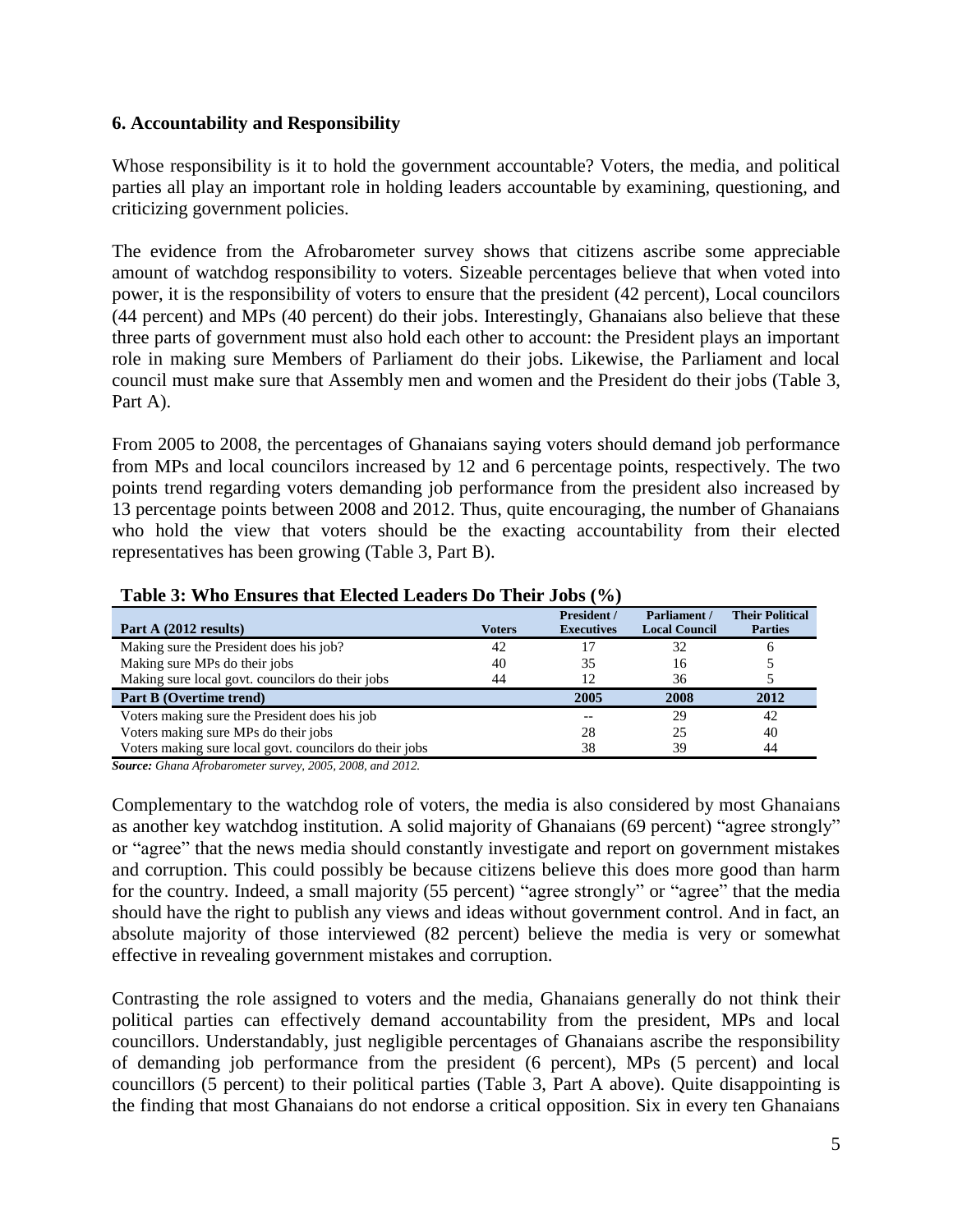(60 percent) would want the opposition political parties to cooperate with government. Perhaps the nature and consequence of political competition in Ghana, and the conduct of both ruling and opposition parties has created some amount of doubt in the minds of Ghanaians regarding the extent to which political parties can exact accountability from their compatriots.

## **7. Perceptions of Corruption**

Citizens who think that their government representatives are corrupt might also have less trust in the state. This might undermine the quality of democracy because citizens might disengage from participating in politics and become politically apathetic.

The Afrobarometer evidence suggests that Ghanaians perceive widespread corruption among various categories of public office holders. This includes the President and officials in his office, Members of Parliament, government officials, local government councillors, Ghana Revenue Authority officials (or tax officials), the Police, Judges and Magistrates, and District Chief Executives. Quite frightening, overwhelming majorities (i.e. from 86 to 94 percent) of Ghanaians perceive "some", "most" or "all" of these officials to be involved in corruption. In fact, the overtime trends reveal an upsurge in corruption between 2002/05 and 2012 of 15 to 41 percentage points (Table 4). This suggests that political accountability failures are a challenge for all functions of government and every level of society. It is a challenge that confronts most aspects of Ghanaian society.

|                                               | ີ<br>2002 | 2005 | 2008 | 2012 | $2002/05 - 2012$ |
|-----------------------------------------------|-----------|------|------|------|------------------|
| President and officials in his office corrupt | 47        | 56   | 70   | 88   | $+41$            |
| Members of Parliament corrupt                 |           | 59   | 74   | 90   | $+31$            |
| Government officials corrupt                  |           | 66   |      | 92   | $+26$            |
| Local Government Councilors corrupt           |           | 60   |      | 86   | $+26$            |
| Tax officials corrupt                         |           | 70   | 79   | 91   | $+21$            |
| Police corrupt                                | 79        | 81   | 86   | 94   | $+15$            |
| Judges and Magistrates corrupt                | 70        |      | 79   | 90   | $+20$            |
| <b>District Chief Executives</b>              |           |      |      | 89   |                  |

#### **Table 4: Perceived Corruption among Public Officials (%)**

*Source: Ghana Afrobarometer survey, 2002, 2005, 2008, and 2012.*

### **8. Predictors of Demand for Accountability**

 $\overline{\phantom{a}}$ 

Political accountability is of significant importance in democratic consolidation as it constrains public office holders' behavior by increasing the cost of decisions aimed at satisfying private interests at the expense of public interest. From the descriptive analysis above, Ghanaians who appear to be exacting accountability by way of contact with public officials and joining others to raise issues are in the minority. What are the factors that could help in raising the level of citizens' demand for accountability from their formal leaders*?* The results of the Ordinary Least Squares (OLS) regression analysis as presented in Table 5 offers some insight into factors that drives demand for accountability.<sup>4</sup>

<sup>4</sup> Three indexes (Demand for accountability Index; Easy Access to Information Index; and Taxpayers Index) were developed from a collection of questions after conducting Factor Analysis using principal components extraction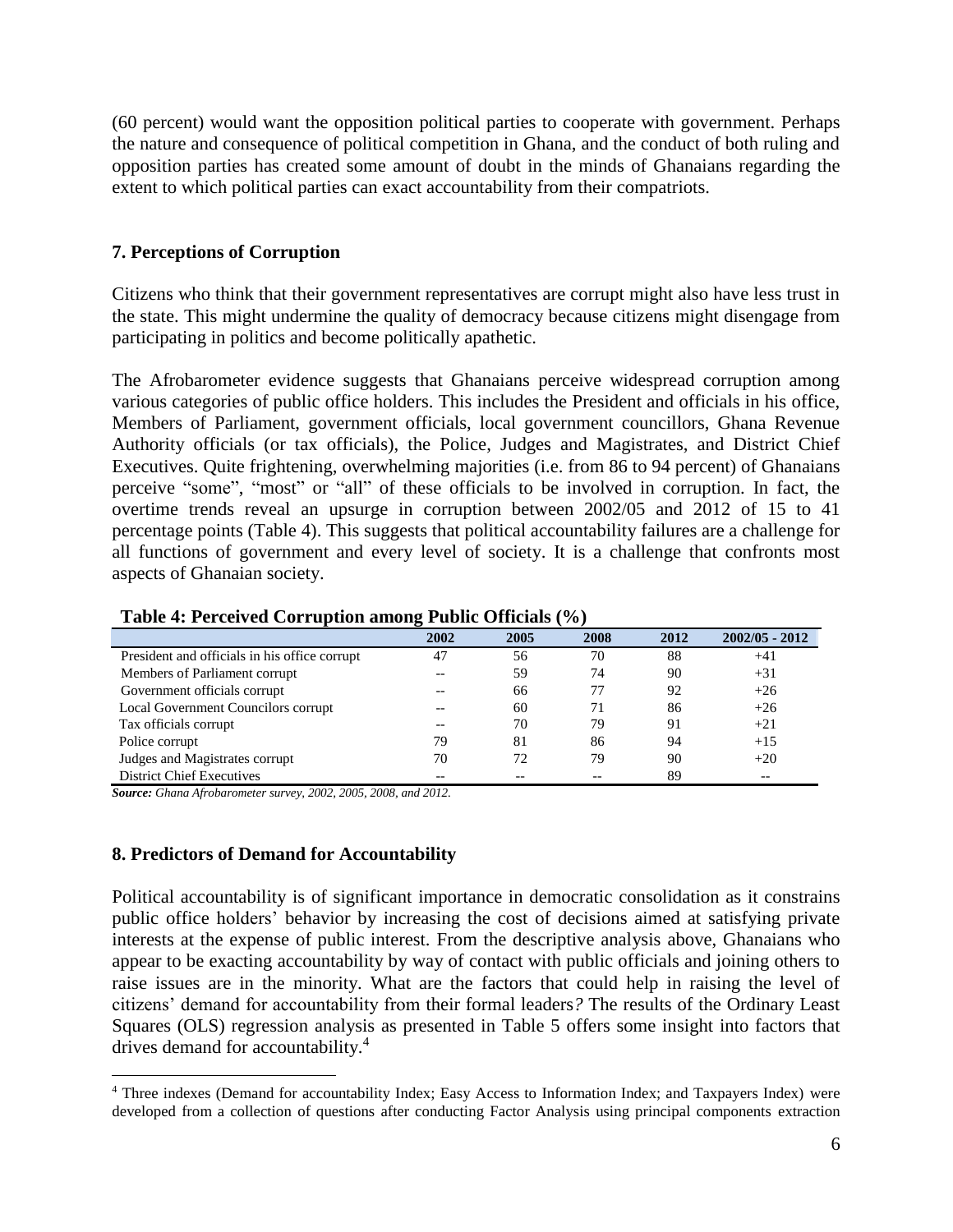|                                       | B        | <b>Beta</b> | <b>Std. Error</b> | p-value |
|---------------------------------------|----------|-------------|-------------------|---------|
| Constant                              | $-0.762$ | --          | 0.556             | 0.171   |
| Easy Access to Information Index      | 0.041    | 0.014       | 0.083             | 0.623   |
| Tax payers Index                      | 0.410    | 0.113       | 0.104             | 0.000   |
| Support opposition & Voted Opposition | $-0.232$ | $-0.049$    | 0.137             | 0.090   |
| Male gender                           | 0.976    | 0.205       | 0.137             | 0.000   |
| Educated                              | 0.198    | 0.077       | 0.077             | 0.009   |
| Age                                   | 0.032    | 0.198       | 0.005             | 0.000   |
| Employed                              | 0.096    | 0.019       | 0.143             | 0.500   |
| Religion                              | 0.299    | 0.017       | 0.496             | 0.547   |

**Table 5: Ordinary Least Squares Regression Result of the Demand for Accountability Model**

*Note:*  $R^2 = 0.114$ ; Adj.  $R^2 = 0.108$ ; Std. Error of the Estimate = 2.24026; F<sub>(8, 1129)</sub> = 18.103; F significance = 0.000

In general, the social factors had much more predictive power than other factors in the demand for accountability model. Gender (i.e. being a man), education, and age exhibited linear relationships with citizens' demand for accountability. By their p-values (i.e. gender  $= 0.000$ ; education =  $0.009$ ; age =  $0.000$ ), these relationships are statistically significant.

Being male increases the demand for accountability from public office holders by 0.205 compared to being female.<sup>5</sup> This finding is to some extent informed by male dominance in the Ghanaian society which is largely dictated by traditional and cultural norms. This unfortunate cultural norm functions in the Ghanaian political and democratic environment.

Apart from enlightening and enabling citizens to analyze information to arrive at an opinion, education also bestows on citizens a mind that is very critical in examining issues and asking questions. It is therefore not surprising that the regression results established that as level of education increases, demand for accountability increases by 0.077 of a unit.<sup>6</sup>

The demand for accountability by Ghanaians rises by 0.198 as age increases. The plausible reason for this finding is the fact that people become more responsible as they grow up, start working, and start raising families. These roles automatically make them contributors to the country as well as consumers of public services and are therefore compelled to take interest in how the government manages the country.

In fact, the strong significant linear relationship established between demand for accountability and income and self-employed taxpayers supports this assertion. Indeed, a report by the Organization for Economic Cooperation and Development  $(OECD)^7$  described tax payment as

 $\overline{a}$ 

with Direct Oblimin Method when delta equals 0 (the default) and Reliability Analysis to identify variables that together reliably measure the concept of interest to this paper. Variables used in composing these indexes are as follows: Demand for accountability Index (Join others to raise issue, Contact local govt. councilor, Member of Parliament and Official of govt. agency); Easy Access to Information Index (Easy to find out taxes/fees to pay and Easy to find out uses of tax revenues); and Taxpayers Index (Required to pay income taxes and Required to pay selfemployer taxes). The three indexes have the following reliability Cronbach Alpha: Demand for accountability Index  $= 0.647$ ; Easy Access to Information Index  $= 0.746$ ; and Taxpayers Index  $= 0.577$ .

<sup>&</sup>lt;sup>5</sup> Gender was coded  $0 =$  female and  $1 =$  male.

<sup>&</sup>lt;sup>6</sup> Level of education was coded  $0 = \text{None/Informal education}$ ;  $1 = \text{Basic education (completed & some)}$ ;  $2 =$ Secondary education (completed  $\&$  some); and  $3$  = Tertiary education (completed  $\&$  some).

<sup>7</sup> See DAC Reference Document on Governance, Taxation and Accountability: Issues and Practices by Organisation for Economic Cooperation and Development (OECD), 2008.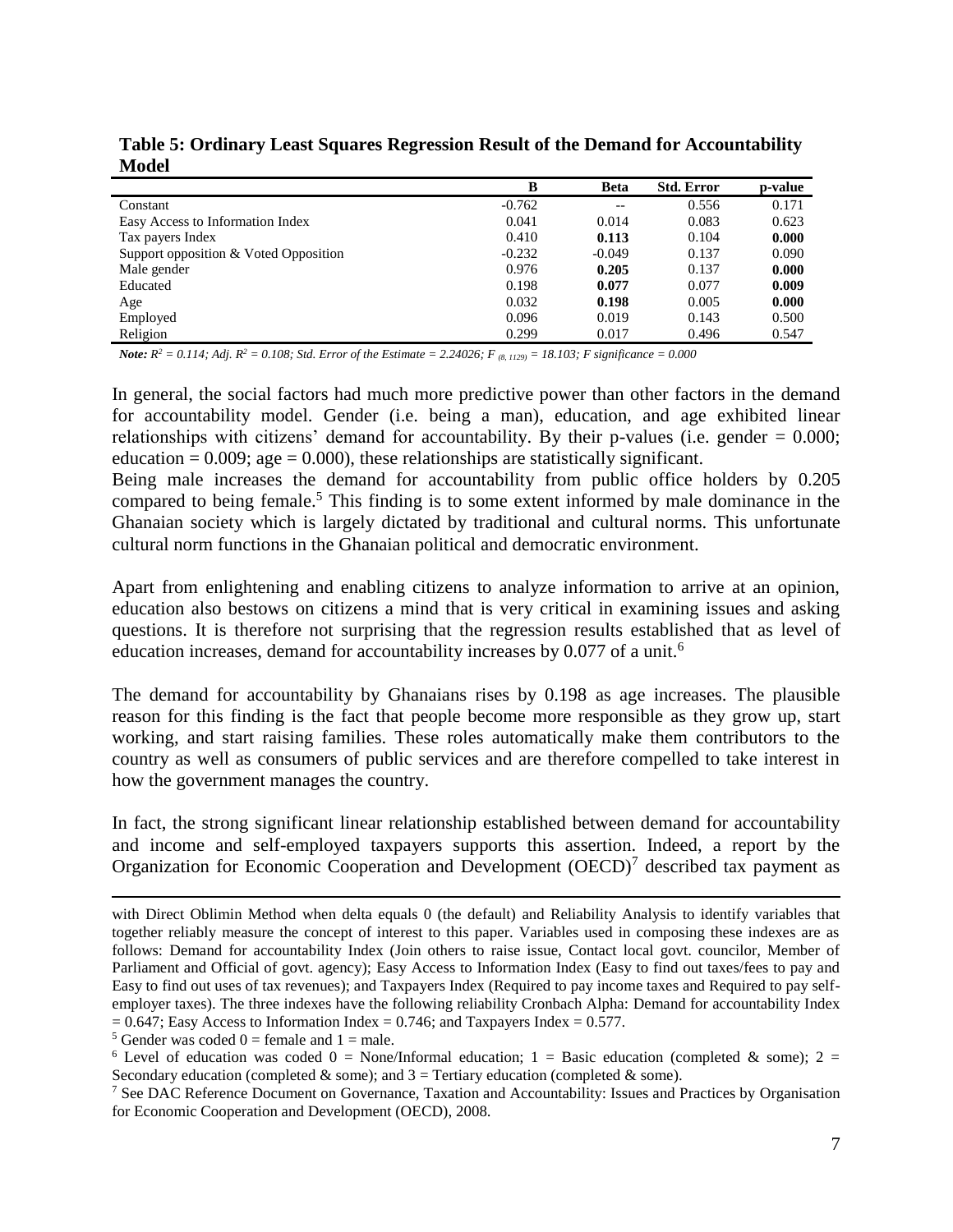"fiscal social contract" between citizens and government whereby citizens accept the obligation to pay tax in return for rights to be represented in processes of decision-making about how public money is raised and spent. Inherent in this "fiscal social contract" is the demand for accountability from government. Surprisingly, one variable of interest - easy access to information - was insignificant even though it registered the expected positive effect on demand for accountability.

## **9. Conclusion**

 $\overline{\phantom{a}}$ 

As active members of the democratization process, Ghanaians have the responsibility of holding their leaders to account as well as helping to improve the mechanisms by which citizens hold their leaders accountable. The results of the Afrobarometer survey as shown in this paper, however, suggest specific avenues for improvement.

First, citizens are willing to pay more taxes for more and better government services. Sadly, citizens responded that basic information on tax collection and what the government does with tax revenues are difficult to access. Thus, there exist the opportunity to harness citizens' willingness to pay to generate more revenue from taxation by undertaking tax sector reforms coupled with the delivery of efficient and quality public service. In capitalizing on the willingness to pay taxes, government must remember that it will be called upon by citizens to give an account of its stewardship as suggested by the regression results where demand for accountability from public office holders is significantly influenced by whether one pays income and self-employed taxes or not. Increased transparency in the use of public resources and other government initiatives involves ensuring that citizens have easy access to information, which also showed a positive impact on the demand for accountability (though not statistically significant).

Secondly, from the regression results, as national literacy rate improves, citizens become more aware of their rights and are able to ask public officials to account for their stewardship. Thus, aside from encouraging and improving education policies, facilities and the content of our formal education system, there is also the need for comprehensive civic education at all levels to encourage effective citizens' participation in the democratic process. The civic education should target many more females to bridge the gap between males and females demand for accountability as established from the regression results. Also, the civic responsibility of demanding accountability from leaders should be inculcated into citizens at a young age as the regression results showed that older people tend to demand accountability much more than young folks. Indeed, citizens express the willingness to participate in meetings at the community level, but that there appears to be limited spaces for such engagement. Civic education could help close this gap. Meanwhile, the appropriate institutions could also encourage more government-citizen forums at the local level since the Local Government Act (Act 462) already supports the organization of such community-based forums.<sup>8</sup>

<sup>8</sup> Section 16 clause (1) of Act 462 requires that Assembly men/women shall as appropriate (and on behalf of the assembly) (a) Maintain close contact with his electoral area, consult the people on issues to be discussed at the assembly meetings and collate their views, opinions and proposal; (b) Present the views, opinions and proposals of the people to the assembly; (c) Meet the electorates before each meeting of the assembly; (d) Report to the